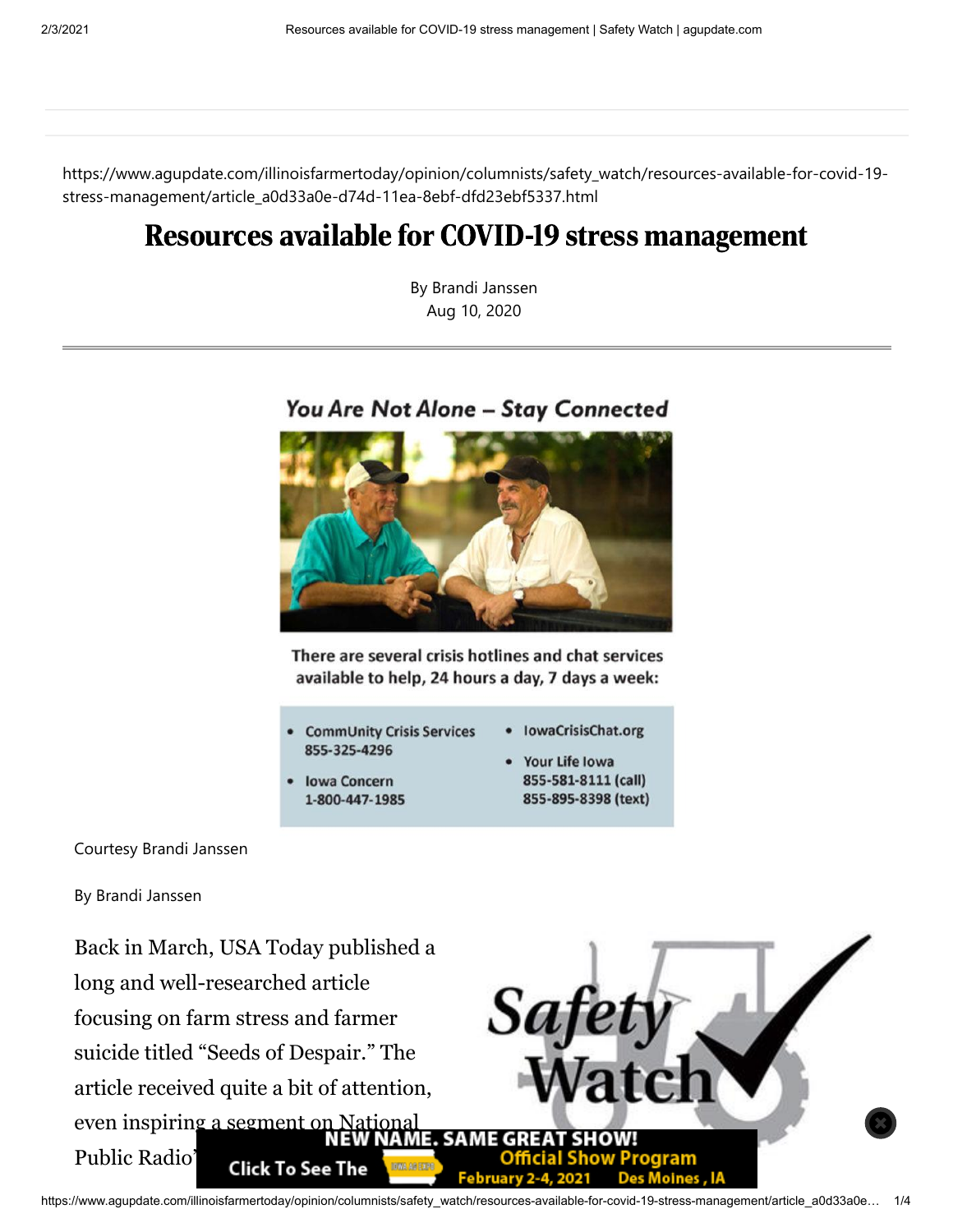The Science Friday episode ran on March 13, just as the COVID-19 pandemic was capturing our collective attention, and by the following week, the pandemic was the one and only news story nationwide. Of course, the shifting focus didn't mean that any of the farm stressors described in the media had resolved. Instead, COVID-19 disrupted everyone's lives on farms and in cities alike.

There is always a lot of uncertainty in agriculture, but the pandemic has added yet another potential concern for farmers. Ed Kordick is the farmer education program manager for the Iowa Farm Bureau Federation, and he agrees that "farmers have been dealing with stressful times before COVID-19." In particular, "the trade disruptions and large crops for years in a row with huge supplies of corn and soybeans leading to low prices have seriously damaged the financial conditions of their businesses leading into this time. This was stressful going into COVID."

But the pandemic added new concerns, Kordick points out.

"The disruption of packing plants being unable to take livestock has been especially difficult for Iowa livestock producers," he said. "For those livestock producers it isn't just one more thing, it was unprecedented.

Also unprecedented was the destruction of ethanol demand, because of lack of vehicle travel that had a very quick and stark downward effect on corn prices."

Even though individual farmers may be able to more easily social distance in their rural communities, the COVID-19 outbreak has shown how agriculture is connected to global markets and the energy sector. It also exposed how sensitive the food system is to disruptions, especially in the livestock sector.

Looking ahead to harvest season, COVID-19 could cause additional challenges.

Kordick notes that "farmers are used to uncertainty, but COVID has taken that uncertainty to a whole new level."

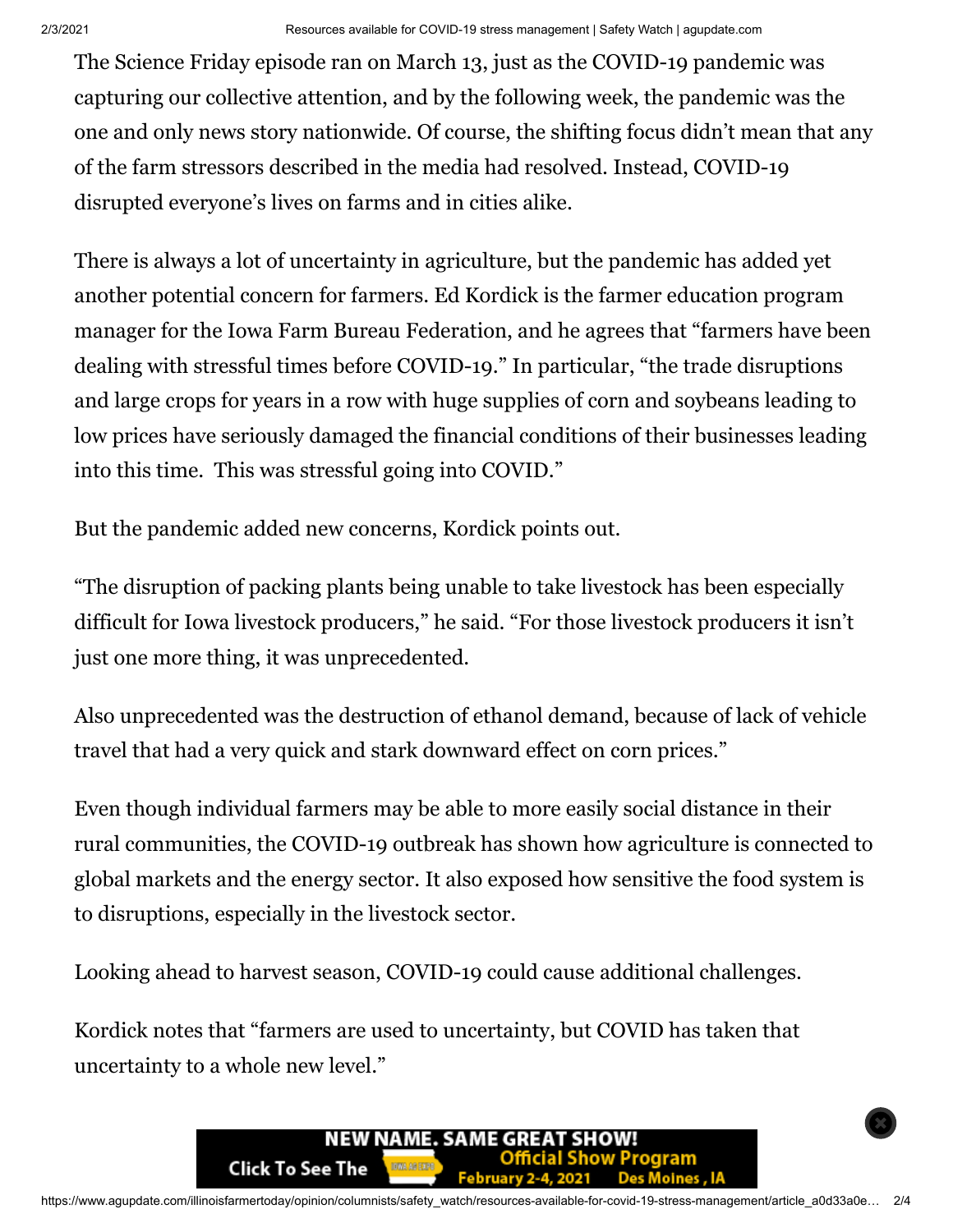The pandemic has further damaged crop prices, so we may not see improvement over the course of this winter. This challenge is compounded from past years, Kordick says, because "farmers have been using up much of their working capital, so lender relations are going to be very important." The global picture is important as well, as "International trade will be very important and a threat may be that countries pull back from one another making trade difficult."

Because we know that there are many occupational stressors in agriculture, there are also a number of resources for farmers and rural community members. The Iowa Farm Bureau has an ongoing series of webinars and online offerings, several in Spanish, related to mental health and farming.

These are available on their website, along with resources from state agencies, agribusinesses, and farm nonprofits, such as FarmHer. Farm Bureau has also offered additional suicide prevention and stress management training to staff who regularly interact with their farmer members. **[https://www.iowafarmbureau.com/Stress-](https://www.iowafarmbureau.com/Stress-Mental)Mental**- Health-Resources.

Iowa State University Extension also has an ongoing online series of Question, Persuade, Refer (QPR) trainings. QPR helps bystanders learn how to intervene and prevent suicide. Online programming is available every Tuesday from 12-1 through October 27 at **<https://www.extension.iastate.edu/humansciences/QPR>**.

Iowa State University also hosts the Iowa Concern Hotline, which is available 24/7 for confidential assistance and referral for stress, legal questions, and financial concerns.

In addition to resources related to occupational stress during the pandemic, and in agriculture in general, the Center for Disease Control and Prevention has guidance for agricultural businesses about best practices for keeping yourself and your employees safe. There are checklists and templates for developing a COVID-19 assessment and control plan, guidance for physical distancing for workers, and information about screening and health monitoring.